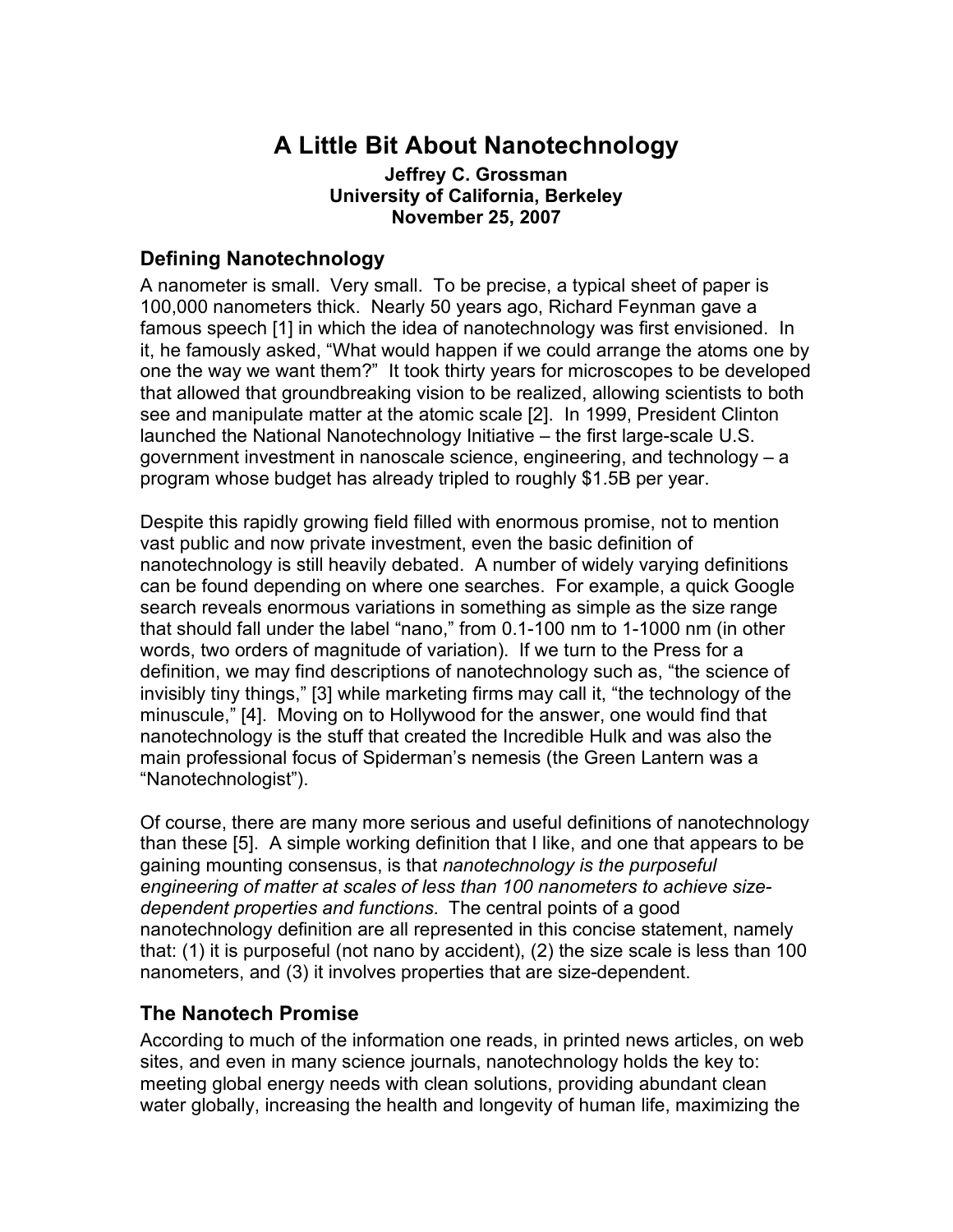productivity of agriculture, making powerful information technology available everywhere, and even enabling the development of space. The market for nanotechnology-based products, it is predicted by many, will be in the trillions within a mere decade, and nearly every sector of the economy will be impacted [6]. And yet, when one surveys the products based on nanotechnology that are available today, we do not come away with such an impressive picture, unless skin cream, longer-lasting tennis balls, and slightly more stain-resistant pants are going to change the world. So, an important question one might ask is: "Is all of this promise real, or is it just a lot of hype to get attention and funding?" The answer, of course, is "Yes…to both questions."

# **What's so Special about "Less than 100 nm"?**

There are a number of reasons why "less than 100 nm" is so technologically exciting, although in the interest of brevity I will highlight only a few of the key

ones here, and leave it to the reader to investigate these and others in greater detail elsewhere. The important consequence of each of these reasons is that they offer the scientific and engineering communities completely new ways of tuning the properties of materials and devices.

### Quantum Effects

One of the most important attributes of



nanoscale materials is the fact that it is possible for the quantum mechanical properties of matter to dominate over bulk properties. One example of this is in the change in the optical properties, for example in the photoemission, of many semiconductor materials as they "go nano." Figure 1 illustrates how, when we take a material whose optical properties may be considered uninteresting, simply



by changing its size to the nanoscale we can control the color of the material, completely opening up to variation this once rigid attribute of the material. This effect is due to something known as quantum confinement.

The cartoons in Figure 2 illustrate the basic concept of quantum confinement. When

light shines on a material, it can excite an electron (negative charge), which leaves behind a hole (positive charge). In this example, the electron and hole are bound together and stay a certain distance apart. When the material is shrunk so far down in size that this electron-hole pair is "squeezed," then we have a physical confinement of the excited state. This very quantum mechanical effect is precisely what leads to the changes in the color of the material.

### Surface Area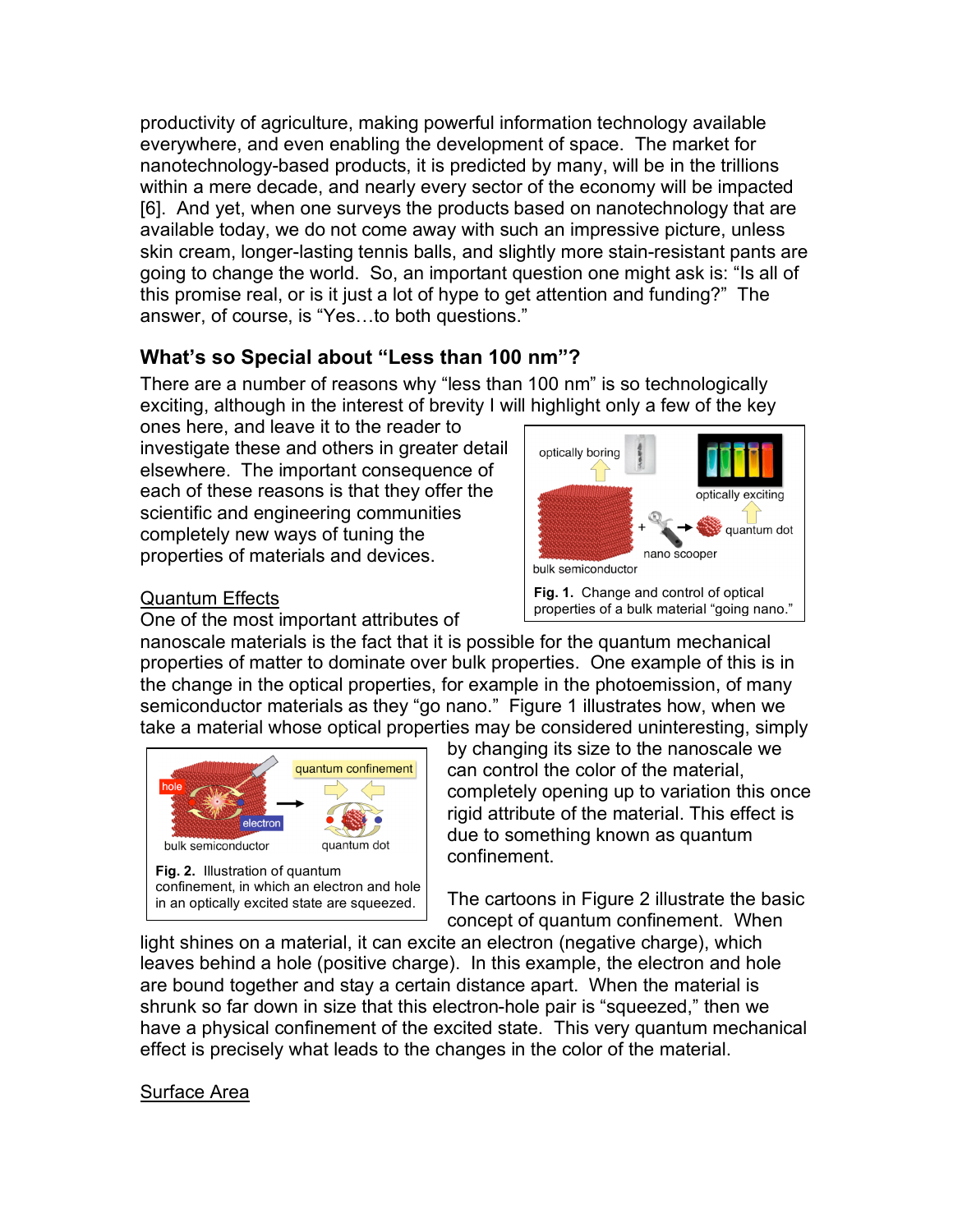Another key reason the nano size regime is special is because of the dramatic

increase in the surface-to-volume ratio. As illustrated in Figure 3, when the size of building blocks gets smaller, the surface area of the material can increase even while the volume remains the same. This effect occurs at all length scales, but what makes it unique at the nanoscale is that the properties of the material become strongly dependent (read: "controllable") on the surface of the material, since the amount of



fixed.

surface is now at the same level as the amount of bulk. In fact, in some cases such as fullerenes or single-walled nanotubes, the material is *entirely* surface. The fact that the surface to volume ratio is so large opens entirely new possibilities for applications in catalysis, filtering, and new composite materials, to name only a few.

#### Convergence of Length Scales

The nanoscale happens to be the size regime of the fundamental building blocks of biology. Thus, we are now capable of making and controlling materials that



are at the same length scale as biology and medicine. In Figure 4, one can see that the sizes of the same optically tuned nanoparticles discussed above lie in precisely the size range of DNA and typical proteins. This convergence of length scales means that nanostructures can be functionalized [7] in such a way to interact with biological elements, leading for example, to revolutionary possibilities for medical imaging, drug delivery, and repairing genes. Indeed, the emergent fields of nano-biology and nano-medicine

are where some of the most exciting nanotechnology discoveries (and, in parallel, concerns) may originate.

## **Nature Already "Does Nano"**

In nature, there are numerous examples of nanotechnology-based systems, already highly optimized through millions of years of evolutionary development. Three examples of what nature can do are shown in Figure 5. The inner ear of a frog (left) has nanomechanical cantilevers that measure deflections as small as 3 nm due to sound. The male silk moth (middle) can detect, with single-molecule precision, the pheromones of a female moth emitted up to 2 miles away. The eye of an ant (right) uses nanoscale features to greatly enhance its visual sensitivity. Recently, the wings of a butterfly were shown to be intricately colorful because of nanoparticles that act as a photonic crystal.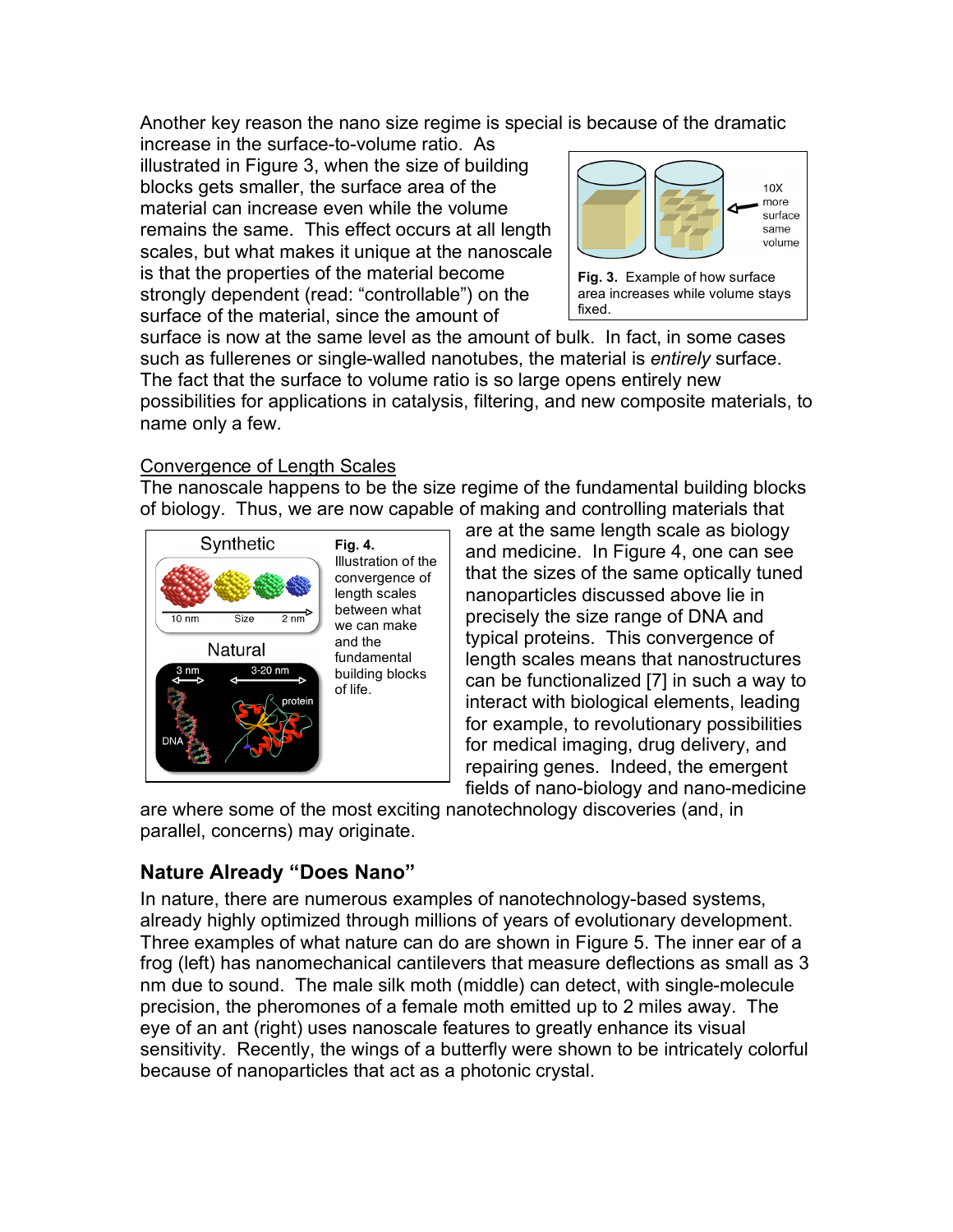These are only a few of the countless examples of how nature employs

nanotechnology in different ways (of course, with the most important one to us being the human body itself, which contains billions of nanoscale machines!). It is both fascinating and humbling to observe that, despite all of the phenomenal technological advances in nanoscale synthesis and



**Fig. 5.** Nature already does nano quite well.

characterization, in most cases we are still unable to build nanotechnology-based devices that even come close to rivaling nature.

## **Possible Applications Using Nanotechnology**

As I've already mentioned, there are numerous, vastly differing potential applications that will benefit from the use nanotechnology. In some cases, this benefit will mean an incremental improvement in a well-established process, for example in the increase in strength-to-weight of a material that uses carbon nanotubes as opposed to the current "carbon fibers." In other cases, the benefit will mean the ability to do something an order of magnitude (or more) better than previously, where "better" is of course dependent on the application; for example a sensor based on a nanomechanical resonator may achieve the same levels of sensitivity, but require one tenth the power to operate (or the other way around, or both, etc.). Below I give a few examples of the latter type of application, namely ones that could provide revolutionary advantages over present-day technologies, in two distinct areas: detection and energy.

### **Detection**

If we could detect molecules with the same level of sensitivity, selectivity, and energy efficiency of the silk moth, we'd be able to dramatically improve a vast array of crucial national and international needs, from homeland security to environmental monitoring to – yes, you guessed it, oil. There are already some very promising sensors that are based on nanotechnologies, which offer one or more of the following attributes: smaller size and greater portability, better sensitivity (to parts per trillion thus far in some cases), and ultra-low power consumption. Most of this work is still "in the Lab" but some small companies are already beginning to sell nanotech sensors, for example one company [8] sells field effect transistor (FET)-based sensors that employ carbon nanotube networks as the transducer.

At the Center of Integrated Nanomechanical Systems at U.C. Berkeley, research groups are developing several different nano-technologies for sensing that are based on completely different concepts, allowing one to understand which approach is most suitable for a given application. For example, in addition to FET devices, sensors based on nanomechanical resonators have been fabricated and shown to be capable of measuring mass all the way down to the attogram (that's very little stuff: there are one thousand billion attograms in a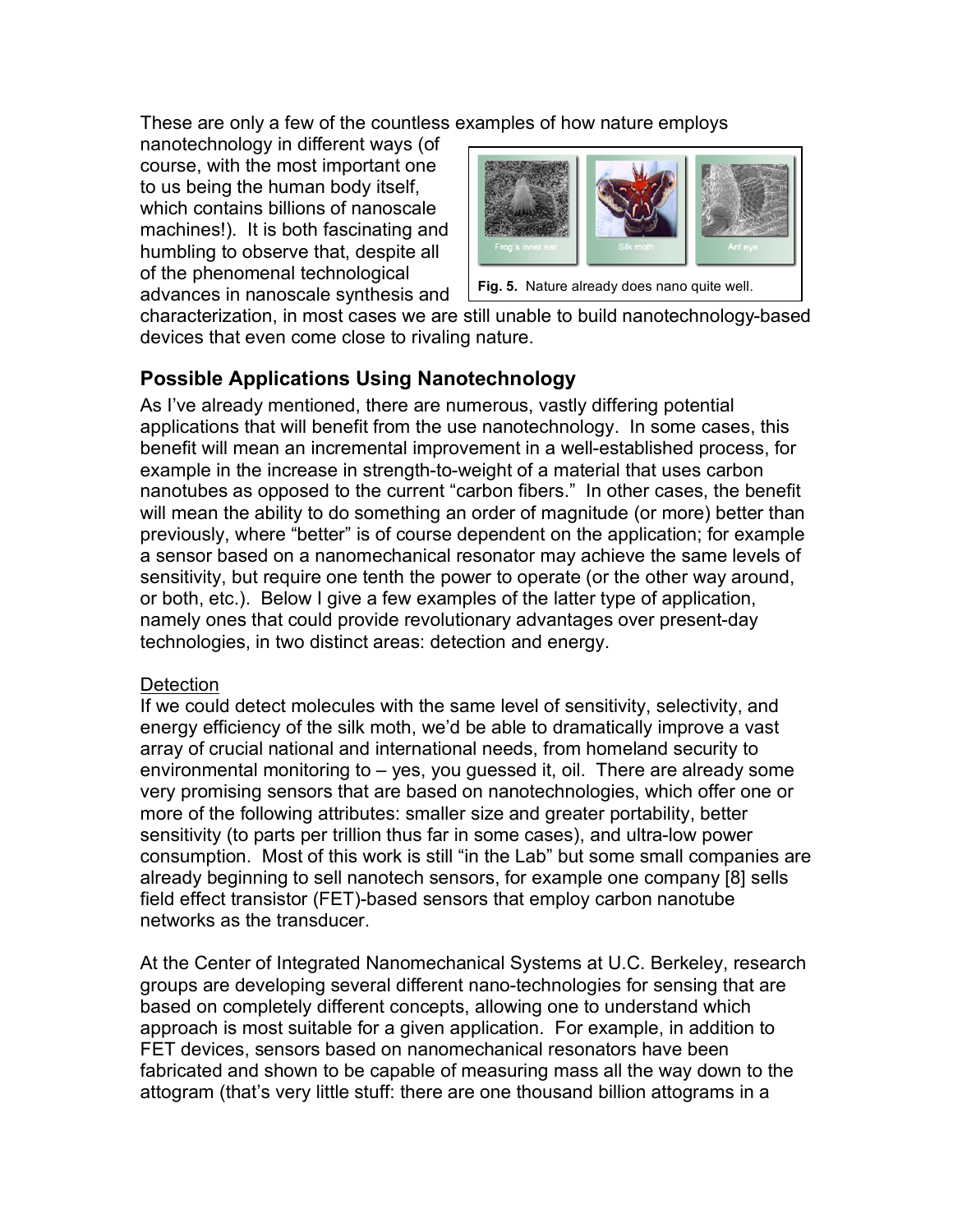single speck of dust). Just as in a frog's ear, one can also measure (either optically or electronically) the deflection of a nano-sized cantilever as a response to something attaching to it. In these cases, the cantilever can be coated so that it is chemical highly selective.

It is important to keep in mind that the development of a new sensor by itself is not sufficient for a new device, which also requires the integrated on-board electronics, new software to run, power source, and some form (preferably wireless) of data communication. Although nanotechnology is not pervasive (yet) in the oil industry, there are clear opportunities and needs for the development of selective, possibly mobile, and ultra-small sensors. The nano-tech based sensors currently under development may well find numerous applications in these areas, particularly for enhanced underground detection and imaging.

#### **Energy**

The impact of nanotechnology on both energy generation and storage is likely to be enormous, and certainly both the private (e.g., venture groups) and public (e.g., Department of Energy) are "betting big" on this possibility with massive recent investments. The most prominent areas of research in employing nanotechnology for energy include: the development of cheaper solar cells; new low-water consumption plants for biofuels; photo-electro-chemical cells that could efficiently convert sunlight into hydrogen; higher energy density and faster charging batteries; and of course, the old favorite, hydrogen storage. None of these technologies is in any way new; rather, the new excitement that has clearly been generated is a result of the fact that nanotech-based solutions could lead to much cheaper and more efficient applications of these technologies.

By way of providing one small example in this vast space of possibility, I will briefly discuss nanotechnology in the area of photovoltaics (PV), which is the conversion of sunlight directly into energy. Until now PV has been dominated by solid state junction devices, mostly made of silicon in its crystalline form. Enormous advances have been made to steadily improve the efficiencies of these devices over the past 30 years, with single-crystal silicon cells at 25% power conversion and multi-junction cells approaching 40% power conversion [9]. Yet, in order for solar energy to become a truly viable alternative to carbonbased fuels, it must also become cost-competitive, and despite these substantial advances in efficiency and cost, solar energy is still at least 10 times more expensive per kilowatt-hour than coal, gas, or oil.

Recently, a new generation of PV cells, based on nanoscale materials, has received enormous attention because of its potential to dramatically reduce the cost of solar cell energy. These new opportunities arise from major advances in the ability to control the optical, electronic, and structural properties of inorganic and organic materials at the nanometer scale. There are a number of examples of such possible future solar cells, which can have fundamentally different photon-to-electron conversion mechanisms. One class of nanomaterials-based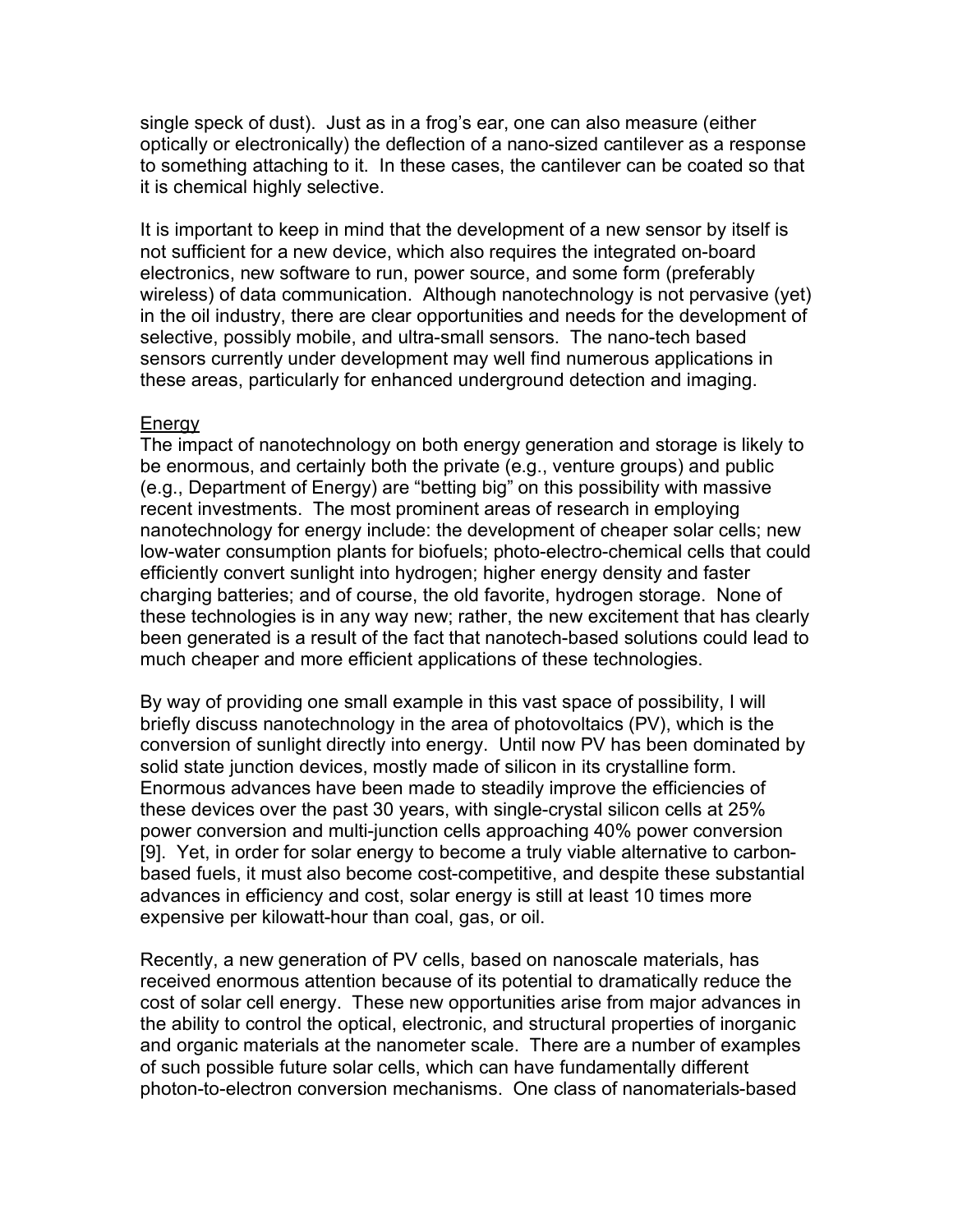photovoltaics – that based on hybrid organic/inorganic systems – is considered to be a leading candidate for future-generation cells. Even though the concept for these cells is less than a decade old, extensive research efforts [10] and even several major start-up companies are focused on developing practical, low-cost devices.

# **Challenges of Using Nanotechnology**

It is true that major experimental advancements over the past several decades have made the ability to create, manipulate, and measure atomic-scale phenomena nearly routine; nevertheless, there are numerous scientific challenges that must be addressed in order for this burgeoning field to live up to the high promise and potential that nanotechnologies might offer, such as the few examples described above. All of these challenges require the confluence of disparate disciplines for the continuation of the current outstanding pace of progress, particularly in the areas of synthesis, characterization, engineering, and simulation, which I briefly highlight below.

- *Synthesis.* The main challenge in all synthesis techniques is the amount to which key characteristics can be controlled during the synthesis process.
- *Characterization*. One of the greatest challenges of the nanoscale development community is that they are essentially operating in a "blind" mode since present characterization techniques are slow, very expensive, and may require low temperature conditions to operate effectively.
- *Engineering*. The fabrication and assembly of nanoscale components requires the expertise of an engineer combined with a kind of "renaissance" understanding of the chemistry, physics, and biology of the nanoscale. Nanoengineering should be a (new) major at all Universities.
- *Simulation*. The challenge in the simulation of nanotechnologies lies in understanding how to simulate measurable quantities of the full device (for example, its current) while maintaining the appropriate level of accuracy for the regions of the device where quantum effects may dominate.

The institutions engaged in nanoscience research must develop strategies for how to best make inroads toward overcoming these scientific challenges in order to maximize our progress and accelerate innovation.

## **Brief Comments on the Ethical Position**

At this time, little information is known regarding both the toxicity and the potential exposure risks of nanotech-based devices. As with any scientific advance, we must balance the possible benefits of nanoscience research with possible harm. I believe that it is indeed incumbent upon nanoscience research to proceed with caution. However, nanoscience research is self-regulating, peer reviewed, and by nature a field where claims have to be backed by evidence. There is quite a bit of caution already built in to the culture and discipline of nanoscience research, such that scientists are not hasty to make pronouncements or move *recklessly* toward technological innovation.